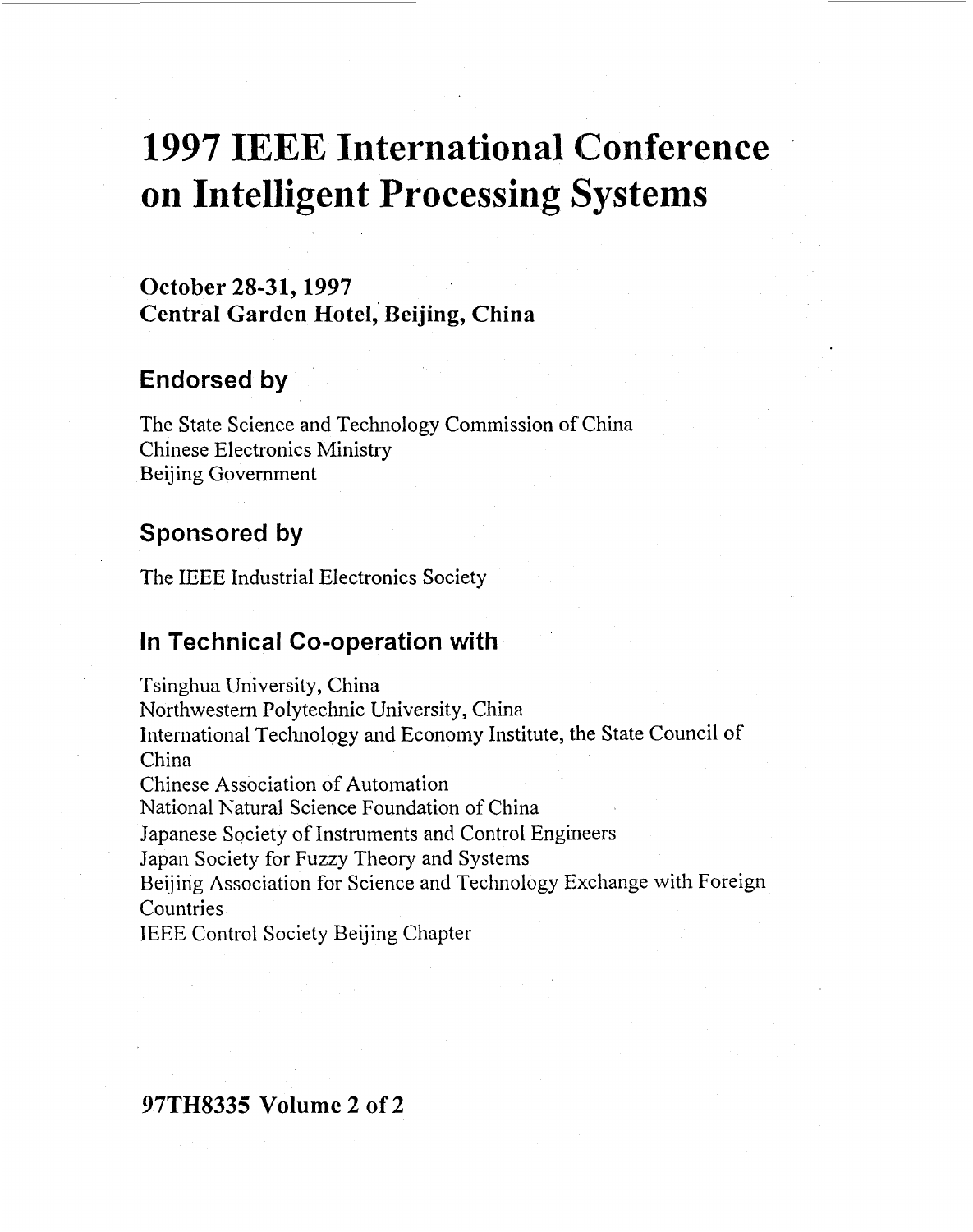**Copyright and Reprint Permission:** Abstracting is permitted with credit to the source. Libraries are permitted to photocopy beyond the limit of U.S. copyright law for private use of patrons those articles in this volume that carry a code at the bottom of first page, provided the per-copy fee indicated in the code is paid through Copyright Clearance Center, 222 Rosewood Drive, Danvers, MA 01923. For other copying, reprint or republication permission, write to IEEE Copyrights Manager, IEEE Service Center, 445 Hoes Lane, P. 0. Box 1331, Piscataway, NJ 08855-1331. All rights reserved.

Copyright *0* 1997 by the Institute of Electrical and Electronics Engineers, Inc.

IEEE Catalog Number: 97TH8335 ISBN (Microfiche): 0-7803-4255-0 Library of Congress: 97-80206 ISBN (Softbound): 0-7803-4253-4

#### 图书在版编目(CIP)数据

智能处理技术 : 1997 年 IEEE 智能处理系统国际会议论文 集:英文/清华大学计算机系编. - 北京: 万国学术出版 社, 1997.10

ISBN 7-80003-410-0

I.智... II.清... III.信息处理-计算机应用-国际会议-文 集-英文 IV.TP391-53

中国版本图书馆 CIP 数据核字 (97) 第 18351 号

**1997 IEEE International Conference on Intelligent Processing Systems** 

ISBN 7-80003-410-0/TP \* **17**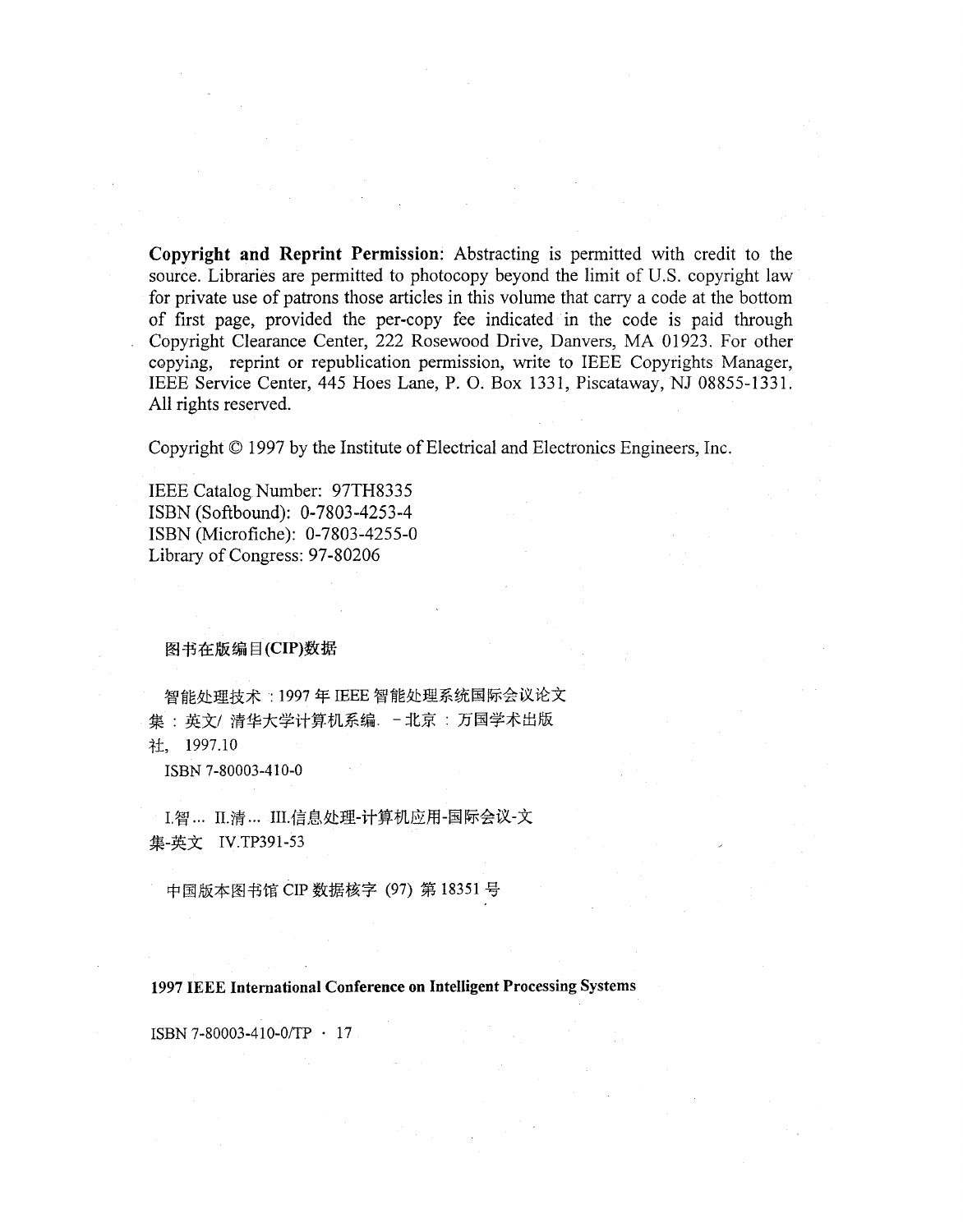# **1997 IEEE International Conference on Intelligent Processing Systems**

# **October 28-31,1997 Beijing, China**

# **Honorary Chairmen**

Zhicheng Guan, China Fumio Harashima, Japan

## **Honorary Advisory Board Co-chairs**

Jiachi Yang, Chinese Association of Automation. Yanda Li, Tsinghua University, China

# **General Co-chairs**

Zengqi Sun, China Richard Zurawski, Japan

# **Program Co-chairs**

Zhi-Qiang Liu, Australia Lizhu Zhou, China

# **Program Committee Members**

F. Aldana, Spain J. Bezdek, USA D. K. Boman, USA T. Caelli, Australia G. Z. Dai, China G. Dudek, Canada T. Fukuda, Japan G. Hirst, Canada K. Hornik, Germany T. Huang, **USA**  D. J. Irwin, USA X. **S.** Jiang, China H. Hashimoto, Japan K. Ikeuchi, Japan 0. Kaynak, Turkey

Z. Q. Liu, Australia J. Martin-Sanchez, Spain **S.** Miyamoto, Japan T. Nakamura, Japan M. Piero, Italy R. Plamondon, Canada I. Rudas, Hungary C. Y. Shi, China P. F. Shi, China T. J. Tarn, USA X. Y, Tu, China G. Vernazza, Italy Q. D. Wu, China X. H. Xu, China R. R. Yager, **USA**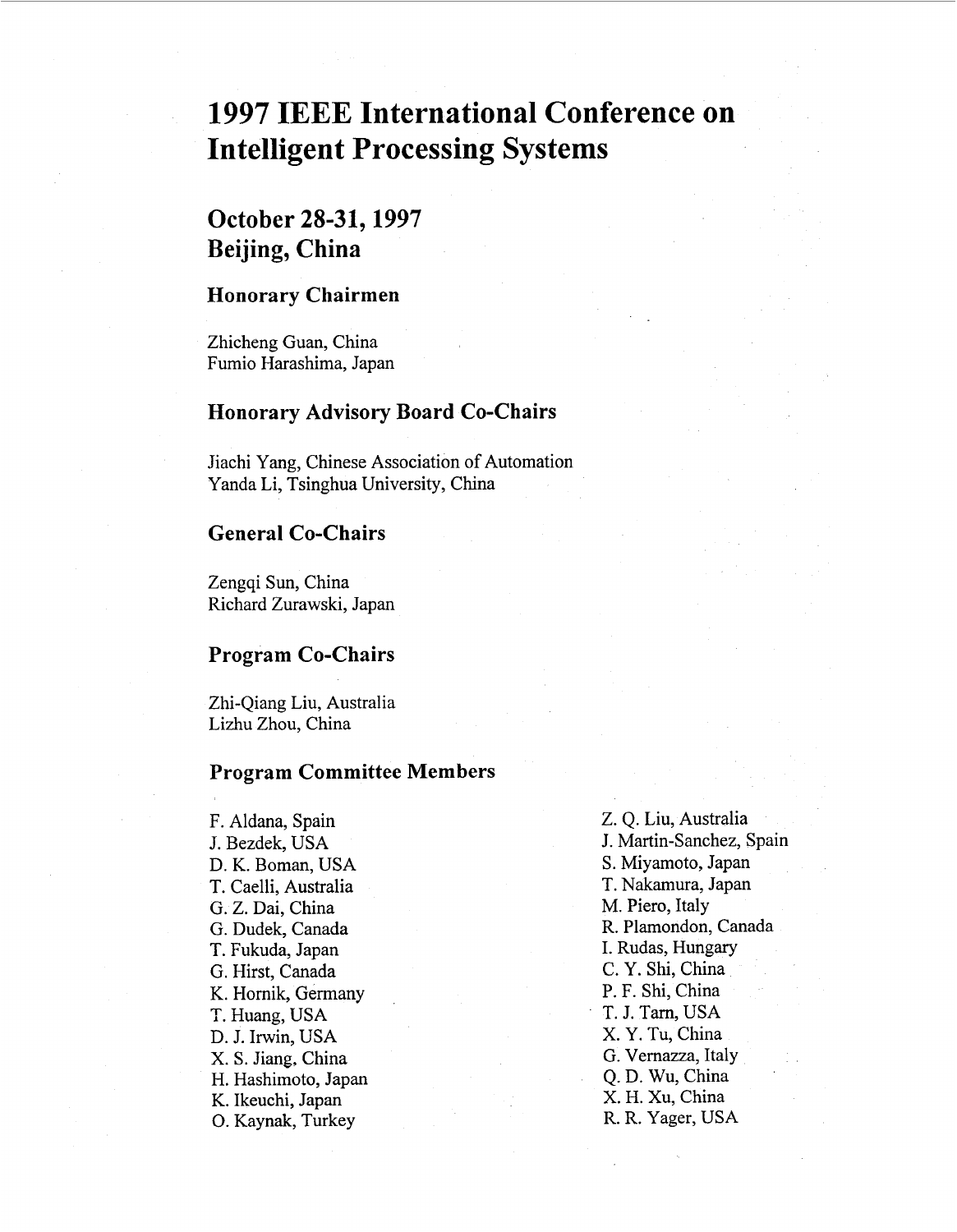M. P. Kazmierkowski, Poland J. Keller, USA N. Komoda, Japan B. Kosko, USA D. P. Kwok, Hong Kong C. Leung, Australia X. B. Li, Canada

**S.** *2.* Yang, China S. Yuta, Japan B. Zhang, China R. C. Zhao, China F. Q. Zhou, China L. *2.* Zhou, China

## **Organizing Co-chairs**

Bing Wang, Tsinghua University, China Yannong Zeng, International Technology and Economy Institute, the State Council of China Xiaoming Lu, Beijing Association for Science and Technology Exchange with Foreign Countries

### **Finance Co-chairs**

Zhonghua Qian, Tsinghua University, China Bob Roman, IEEE IES

#### **Registration Co-chairs**

Yuan Miao, Tsinghua University, China

### **Publication Co-Chair**

Hongbiao Zhao, Tsinghua University, China

#### **Local Arrangements Co-chairs**

Robert Begun, IEEE IES

Fengbin Sun, Beijing Association for Science and Technology Exchange with Foreign Countries

#### **ublicity Co-Chairs**

Zhidong Deng, Tsinghua University, China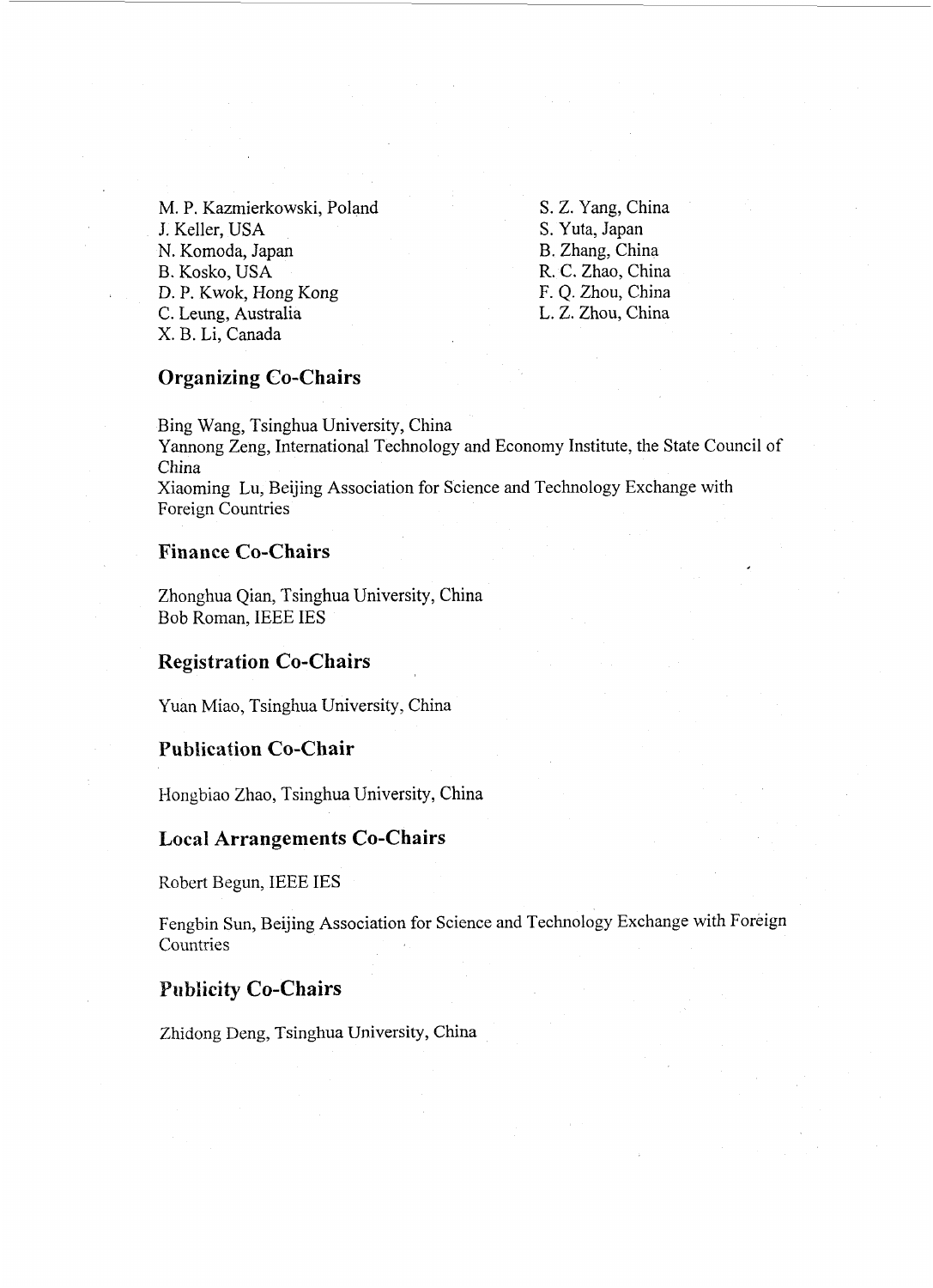# **WELCOME MESSAGE FROM PROGRAM CO-CHAIRS**

On behalf of the Program Committee, we welcome you all to the first IEEE International Conference on Intelligent Processing Systems and welcome you all to Beijing, one of the most charming cities in the world for her thousands years of history, and in 1997 for the return of Hong Kong to China.

We are honored to serve as the Program Co-chairs for this conference. This is the first time IEEE holds a conference with a single focus on intelligent systems that are actually'used in the real world. We and all the Program Committee members are firmly confident that the conference will have impressive impact on the development and application in the area of intelligent processing systems.

The program. contains both contributed and invited sessions. In addition, three plenary speakers have been invited to deliver key talks with balanced topics on the central [heme of this conference: Evolutionary Intelligent Systems. The program is also nicely complemented by two tutorials given by world leading experts in the area of evolutionary systems.

In response to our call for papers, over 700 contributions were submitted, of which 400 were accepted. Each contribution was reviewed by three referees. The members of Program Committee and numerous reviewers have done a superb job and made valuable comments to improve the quality of the conference.

We would like to take this opportunity to thank IEEE Industrial Electronics Society for sponsoring this conference. In addition we would like to thank the General CO-Chairs, Richard Zurawski and Zengqi Sun for an excellent work in leading the activities related to the conference organization. Thanks also to many people who have been involved in the organizational works of the conference. Their effort is essential in making ICIPS'97 a conference at international level.

Finally the diversity and the high quality of the technical program have been made possible by you for your excellent contributions that we are sure will make this first conference a great success.

We are looking forward to seeing you in Beijing and trust that you will have many good memories of this conference and this beautiful city.

 $\mathcal{U}$ 

Zhi-Qiang Liu Lizhu Zhou Australia China *China* 

Lizhu Zhou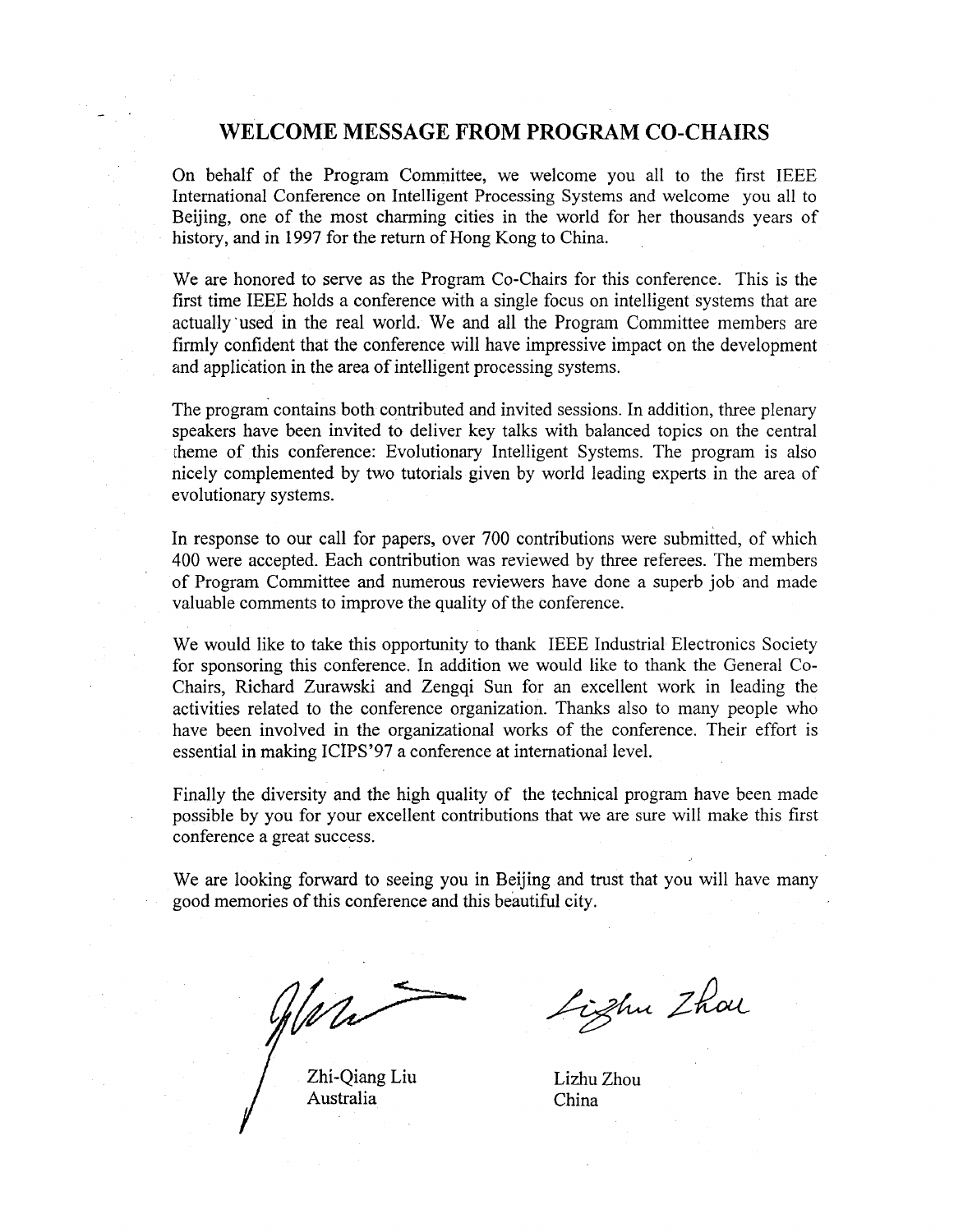### **WELCOME MESSAGE FROM PROGRAM CO-CHAIRS**

On behalf of the Program Committee, we welcome you all to the first IEEE International Conference on Intelligent Processing Systems and welcome you all to Beijing, one of the most charming cities in the world for her thousands years of history, and in **1997** for the return of Hong Kong to China.

We are honored to serve as the Program Co-chairs for this conference. This is the first time IEEE holds a conference with a single focus on intelligent systems that are actually'used in the real world. We and all the Program Committee members are firmly confident that the conference will have impressive impact on the development and application in the area of intelligent processing systems.

The program contains both contributed and invited sessions. In addition, three plenary speakers have been invited to deliver key talks with balanced topics on the central [heme of this conference: Evolutionary Intelligent Systems. The program is also nicely complemented by two tutorials given by world leading experts in the area of evolutionary systems.

In response to our call for papers, over 700 contributions were submitted, of which 400 were accepted. Each contribution was reviewed by three referees. The members of Program Committee and numerous reviewers have done a superb job and made valuable comments to improve the quality of the conference.

We would like to take this opportunity to thank IEEE Industrial Electronics Society for sponsoring this conference. In addition we would like to thank the General CO-Chairs, Richard Zurawski and Zengqi Sun for an excellent work in leading the activities related to the conference organization. Thanks also to many people who have been involved in the organizational works of the conference. Their effort is essential in making **ICIPS'97** a conference at international level.

Finally the diversity and the high quality of the technical program have been made possible by you for your excellent contributions that we are sure will make this first conference a great success.

We are looking forward to seeing you in Beijing and trust that you will have many good memories of this conference and this beautiful city.

Zhi-Oiang Liu Australia

Lizhu Zhou

Lizhu Zhou China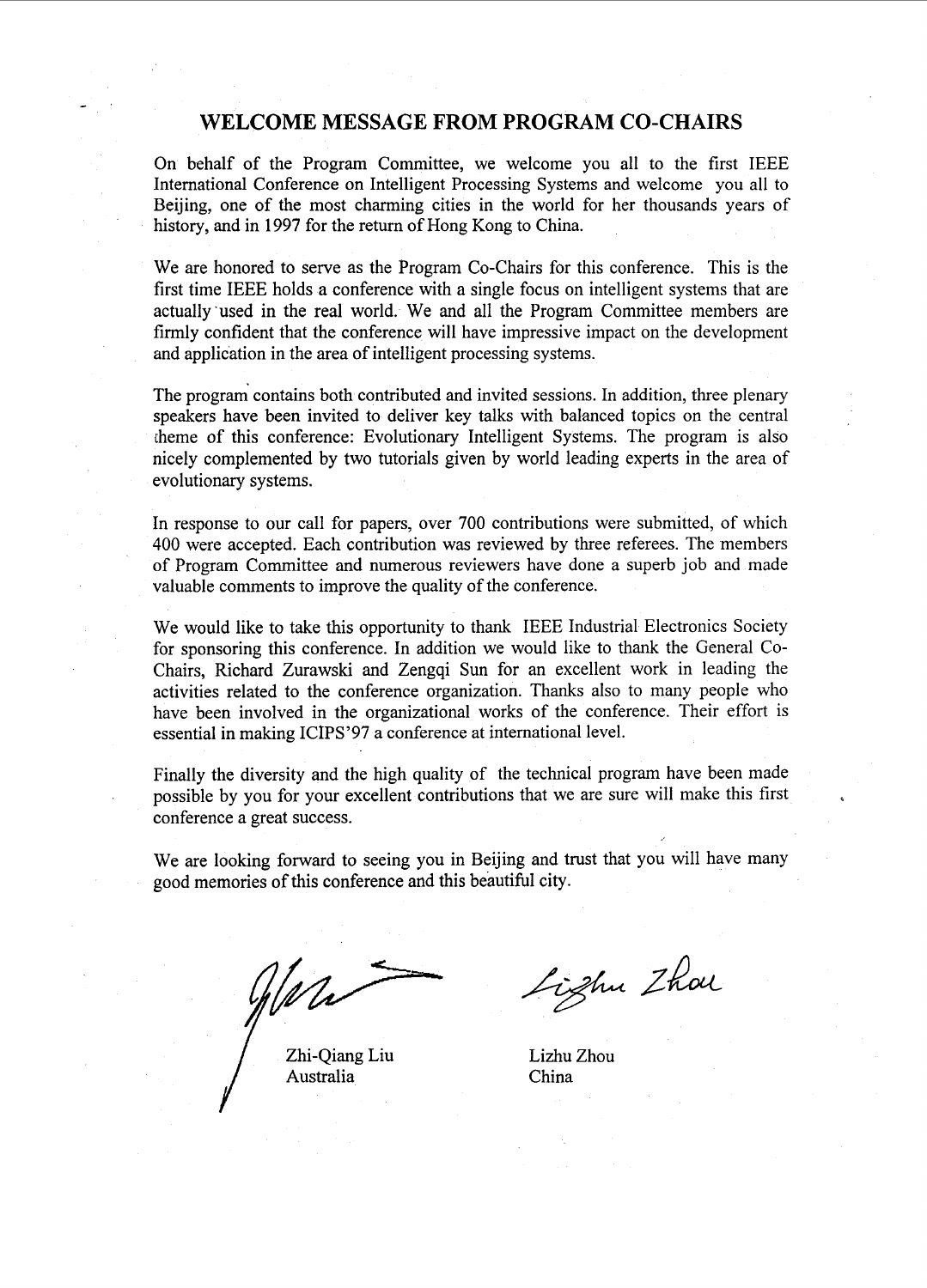# **Volume I1**

# **Image Information Processing and Management**

| K. Ando, M. Koyama, M. Shishibori, J. I. Aoe (The University of Tokushima, Japan)                                                 |                 |
|-----------------------------------------------------------------------------------------------------------------------------------|-----------------|
|                                                                                                                                   |                 |
| V. Chandrasekaran, Z. Q. Liu (The University of Melbourne, Australia)                                                             |                 |
|                                                                                                                                   |                 |
| D. Ho, D. Feng (The University of Sydney, Australia)                                                                              |                 |
|                                                                                                                                   | 969             |
| W. B. Hou, G. P. Feng, Y. L. Zhu, L. Sheng (Tsinghua University, China)                                                           |                 |
| A New Method for Fast Computation of Moments Based on 8-Neighbor Chain Code Applied to 2-D Object                                 |                 |
| G. R. Ji, G. Y. Wang (Ocean University of Qingdao, China)<br>Z. Houkes (University of Twente, The Netherlands)                    |                 |
| B. Zheng, Y. P. Han (Ocean University of Qingdao, China)                                                                          |                 |
| A Technique for 3D Object Representation and Detection in Knowledge-Based and Content-Driven Image                                |                 |
|                                                                                                                                   | .979            |
| L. H. Jia, Z. Q. Liu (The University of Melbourne, Australia)                                                                     |                 |
|                                                                                                                                   |                 |
| W. C. Lau, Y. F. Fung, M. F. Ercan (The Hong Kong Polytechnic University, Hong Kong, China)                                       |                 |
|                                                                                                                                   |                 |
| J. M. Liang (Turku Centre for Computer Science, Finland)<br>R. Virkki (Turku University, Finland)                                 |                 |
| T. Jarvi (Turku Centre for Computer Science, Finland)                                                                             |                 |
| A. Kiuru, M. Kormano, E. Svedstrom (Turku University, Finland)                                                                    |                 |
|                                                                                                                                   | .994            |
| W. Y. Liu, F. Wan, G. X. Zhu (Huazhong University of Science and Technology, China)                                               |                 |
|                                                                                                                                   | .999            |
| X. C. Ma (Institute of Acoustic, Chinese Academy of Sciences, China)<br>R. C. Zhao (Northwestern Polytechnical University, China) |                 |
| C. H. Hou (Institute of Acoustic, Chinese Academy of Sciences, China)                                                             |                 |
|                                                                                                                                   |                 |
| M. H. Pi (Peking University, China)                                                                                               |                 |
| J. X. Peng, M. Y. Ding (Huazhong University of Science and Technology, China)                                                     |                 |
| A Real-time System for Detecting Moving Point Target in Low SNR Image Sequences                                                   | $\ldots$ . 1005 |
| Z. B. Qian (Shanghai Jiaotong University, China)                                                                                  |                 |
| X. H. Liu (Shandong Institute of Engineering, China)<br>J. G. Li (Shanghai Jiaotong University, China)                            |                 |

 $\bar{r}$ 

 $\mathcal{L}^{\mathcal{L}}$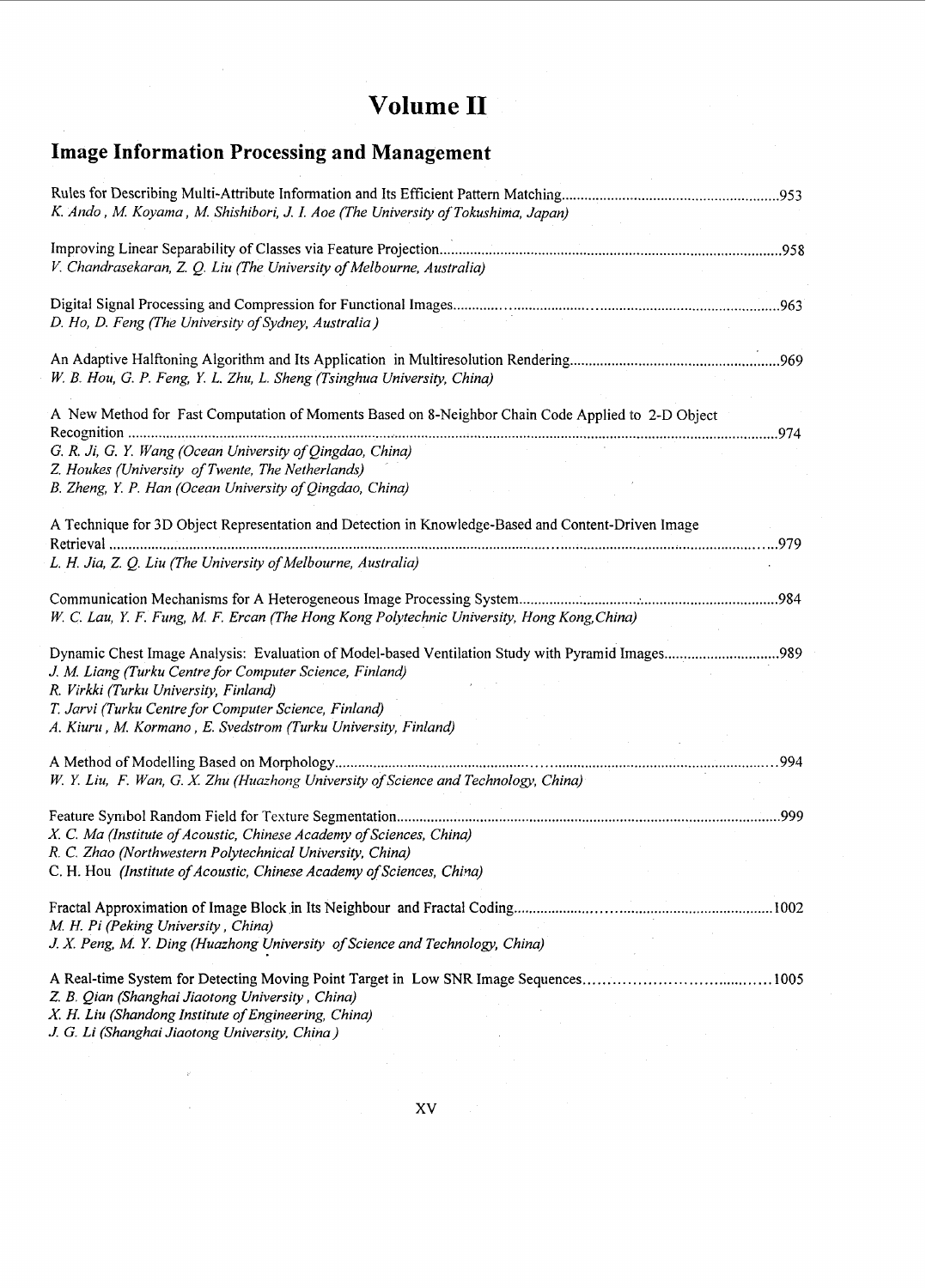| Z. Q. Sang, M. Y. Ding, T. X. Zhang (Huazhong University of Science and Technology, China)                                                                         |  |
|--------------------------------------------------------------------------------------------------------------------------------------------------------------------|--|
| S. G. Wang (Changchun Post and Telecommunication Institute, China)<br>H. X. Chen (Jilin University of Technology, China)                                           |  |
| Y. Wang, Y. He, Z. X. Le (Zhengzhou Information Engineering Institute, China)                                                                                      |  |
| J. Yang, S. Y. Yu (Shanghai Jiaotong University, China)<br>R. C. Zhao (Northwestern Polytechnical University, China)                                               |  |
| X. L. Yang, H. Ma, Z. Y. Qiu (Automation Research Institute of Ministry of Metallurgical Industry, China)<br>G. F. Jin (Tsinghua University, China)                |  |
| J. You, S. Hungenahally, A. Sattar (Griffith University, Australia)                                                                                                |  |
| Accurate Geometric Correction of NOAA AVHRR Images: The Coastline Detection Approach with Respect to<br>B. Zhang, Z. Z. Zhu, Y. S. Wu (Tsinghua University, China) |  |
| D. L. Zhang, H. Xiao, Y. P. Xiao, G. H. Qu (Tsinghua University, China)                                                                                            |  |
| J. P. Zhang, Q. Liu, H. Xia (Harbin Engineering University, China)                                                                                                 |  |
| Real-Time Edge Detection of Obstacles in Range Image by Automatically Thresholding the Normalized Range                                                            |  |
| Q. Zhang (Post & Telecommunications Project Institute of Zhejiang Province, China)<br>W. K. Gu, X. O. Ye (Zhejiang University, China)                              |  |
| H. B. Zhao, L. Z. Zhou (Tsinghua University, China)                                                                                                                |  |
| a na Palawana.<br>Mga kalawana<br><b>Expert Systems</b>                                                                                                            |  |
| Y. Bai, V. Varadharajan (University of Western Sydney Nepean, Australia)                                                                                           |  |
| H. H. Dai (Monash University, Australia)                                                                                                                           |  |
| H. H. Dai, H. Schmidt, X. D. Wu, S. Ramakrishnan (Monash University, Australia)                                                                                    |  |
| F. Deng, H. C. Li, H. D. Ma (Beijing University of Posts and Telecommunications, China)                                                                            |  |

\*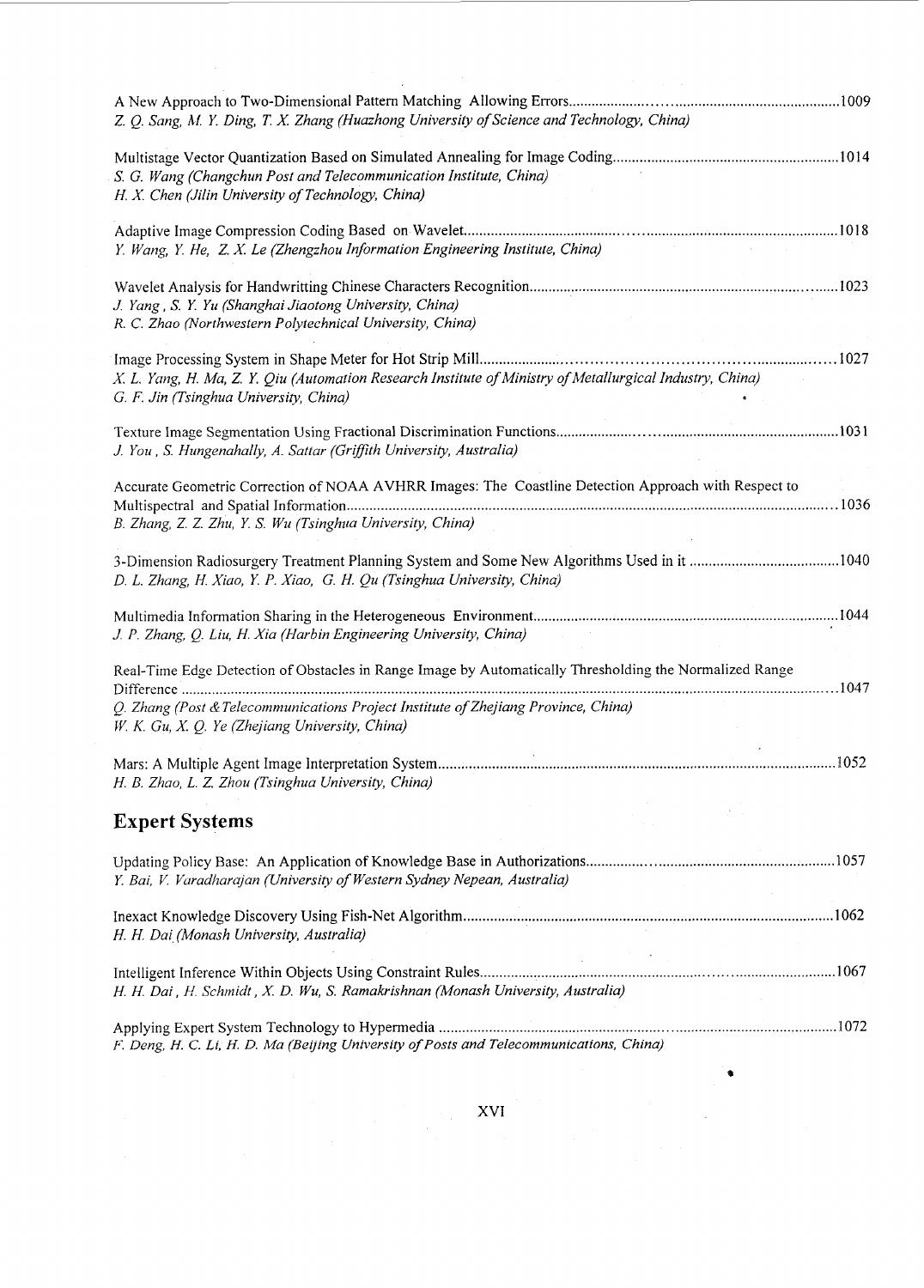| M. Y. Jiang, Z. J. Chen (Shandong University, China)                                                                                                                                                                                           |      |
|------------------------------------------------------------------------------------------------------------------------------------------------------------------------------------------------------------------------------------------------|------|
| H. Z. Jin, K. J. Wang, B. Ye, G. B. Li (Harbin Engineering University, China)                                                                                                                                                                  |      |
| F. F. Liu (University of South Australia, Australia)<br>J. D. Wang (Victoria University of Technology, Australia)                                                                                                                              |      |
| Z. C. Liu (Hangzhou Institute of Financial Managers of ICBC, China)<br>H. Wang (Hangzhou Industrial & Commercial Accounting Advisory Company, China)                                                                                           | 1087 |
| J. Ma, S. H. Ma, D. M. Zhu (Shandong University, China)                                                                                                                                                                                        |      |
| K. Takita, K. Suzuki, Y. Kakazu (Hokkaido University, Japan)                                                                                                                                                                                   |      |
| C. Y. Tu, Y. Zhang, C. Y. Tu, X. He (Beijing Polytechnic University, China)                                                                                                                                                                    |      |
| J. Yu (Dalian Ocean Research & Development Center, China)                                                                                                                                                                                      |      |
| M. J. Zhang (Edith Cowan University, Australia)<br>C. Q. Zhang (University of New England, Australia)                                                                                                                                          |      |
| <b>Machine Intelligence and Applications</b>                                                                                                                                                                                                   |      |
| T. Alwast, C. H. C. leung (Victoria Univeristy of Technology, Australia)                                                                                                                                                                       |      |
| S. W. K. Chan (City University of Hong Kong, Hong Kong, China)                                                                                                                                                                                 |      |
| A Domain-Related Modeling Method through Integrating Quantitative and Qualitative Methods1123<br>C. P. Gong, C. Y. Shi, F. G. Dai, J. W. Zhao (Tsinghua University, China)                                                                     |      |
| S. Han, J. Zhang, J. X. Wang (Tsinghua University, China)                                                                                                                                                                                      |      |
| Efficient Parallel Mining of Association Rules on Shared-Memory Multiple-Processor Machine1133<br>K. Hu (Tsinghua University, China)<br>D. W. Cheung (The University of Hong Kong, Hong Kong, China)<br>S. W. Xia (Tsinghua University, China) |      |
| Z. Y. Huang, C. Z. Sun, A. Sattar, W. Lei (Griffith Unviersity, Australia)                                                                                                                                                                     |      |
|                                                                                                                                                                                                                                                |      |